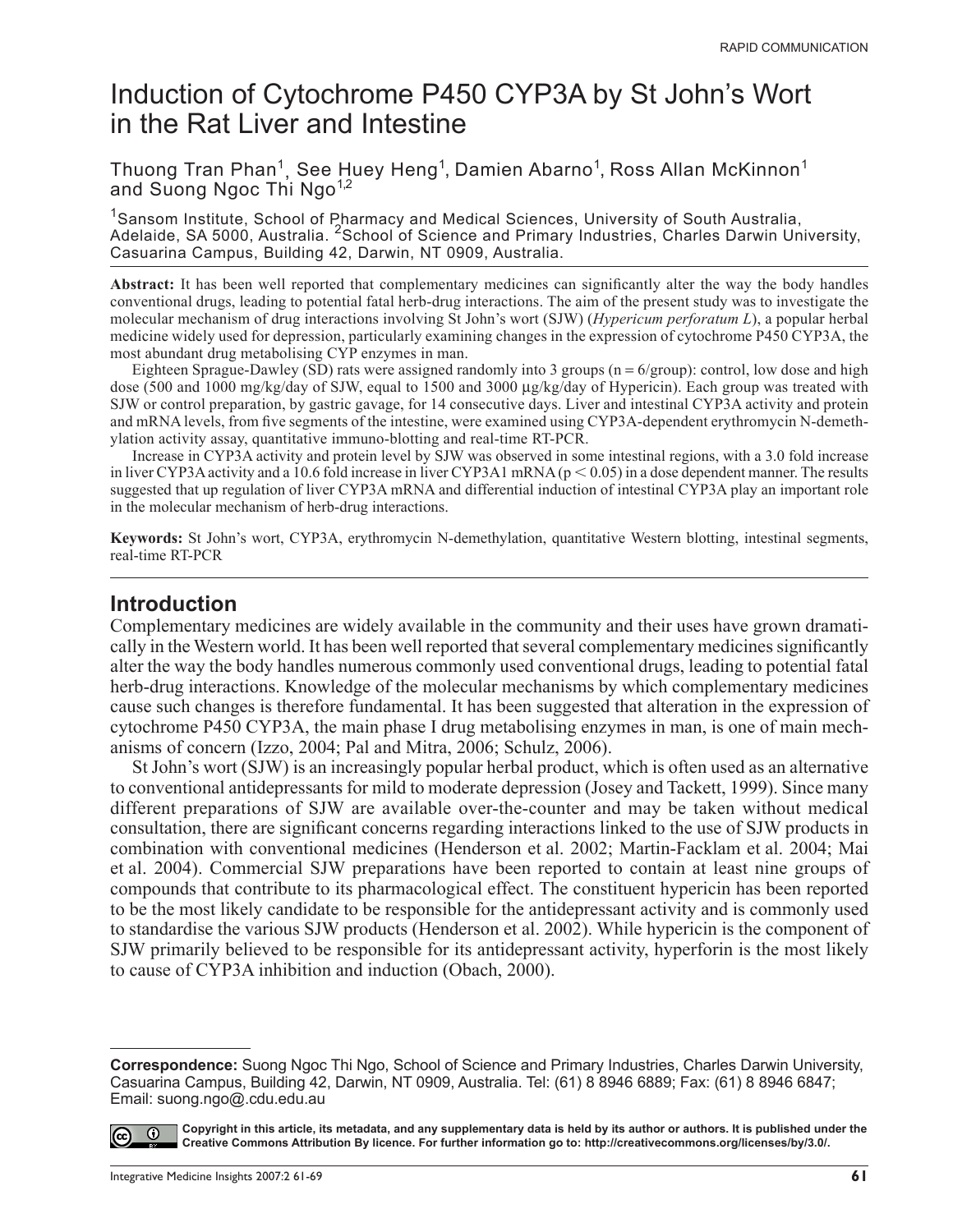It has been extensively reported that SJW alters metabolic disposition and efficacy of many conventional drugs, in some cases resulting in potentially fatal adverse reactions (Ioannides, 2002; Izzo, 2004). These drugs include digoxin, warfarin, cyclosporine, theophylline, alprazolam, simvastatin, tacrolimus, phenprocoumon, irinotecan, methadone, HIV protease inhibitors, amitriptyline and oral contraceptives (Martin-Facklam et al. 2004; Izzo, 2004). Intake of SJW has also been found to decrease oral absorption and/or enhance metabolism of the above listed drugs, leading to a decrease in drug efficacy (Izzo, 2004). The mechanism by which SJW causes such potential deleterious drug interactions is currently not fully understood. It has been suggested that these interactions were partly due to induction of intestinal and hepatic cytochrome P450 CYP3A enzymes, resulting in diminished bioavailability of co-administered drugs (Durr et al. 2000; Bray et al. 2002; Izzo, 2004; Komoroski et al. 2004; Zhou et al. 2005).

Cytochrome P450s are microsomal enzymes that exist mainly in the liver, intestine, lungs and kidneys (Krishna and Klotz, 1994). Recently, the intestine has been recognised as a potential site for drug metabolism due to early exposure to orally administered drugs (Emoto et al. 2000). CYP3A is the most abundant CYP enzyme in man that is responsible for the metabolism of over 70 widely used drugs. CYP3A accounts for the majority of CYP in the intestine and for 30% of total CYP content in the liver (Watkins et al. 1987; Shimada et al. 1994). Changes in CYP3A expression can lead to signifi cant effects on the absorption and clearance of many therapeutic drugs that are commonly used.

Much research interest has focussed on altered expression of liver and intestinal CYP3A protein by SJW. However, no studies have looked at changes in liver CYP3A by SJW at the mRNA level or along the entire length of the intestine. The aim of the current study was to establish whether the induction of CYP3A by SJW is apparent along the entire length of the rat intestine or whether there is differential induction in various segments of the intestine. The study also examined whether there is up regulation of liver CYP3A mRNA by SJW. The information has significant implications for drugs that are metabolized by the liver and drugs that may be absorbed in different regions of the intestine, perhaps due to differences in solubility or release from the dosage form. The information is also important for making responsible decisions regarding the use of SJW in combination with other conventional medicines.

# **Materials and Methods**

# Chemicals

Saint John's Wort (Kira® LI 160® special extract, each tablet containing 300 mg *Hypericum perforatum L*., standardized to contain 900 μg Hypericin, Lot # 79090300), currently over the counter, was obtained from Lichtwer Pharma AG, Berlin, Germany. Goat anti-rabbit CYP3A antibody was supplied by Flinders University (Bedford Park, SA, Australia) and donkey anti-goat HRP conjugated secondary antibody was from Santa Cruz Biotechnology (Clayton, VIC, Australia). Biotrace NT pure nitrocellulose membrane was purchased from Pall Corporation (Lane Cove, NSW, Australia) and Bench mark prestained protein ladder was from Invitrogen (Mount Waverley, VIC, Australia). Erythromycins, NADP, isocitric acid, isocitric dehydrogenase and magnesium chloride were obtained from Sigma-Aldrich (Castle Hill, NSW, Australia). Milli-Q water was generated using a Milli-Q water purifier system, Millipore/Waters, USA. Other chemical and reagents used were at least of analytical grade. SuperScript<sup>TM</sup> III Platinum® One-Step Quantitative RT-PCR systems were obtained from Invitrogen Life Technologies (Melbourne, VIC, Australia). RNeasy Micro kit was obtained from Qiagen Pty. Ltd. (Clifton Hill, VIC, Australia), 100-bp DNA ladder from Gene Work Pty. Ltd. (Adelaide, SA, Australia), and other molecular reagents were from Progen Industries Ltd. (Brisbane, QLD, Australia).

# Animal study and SJW oral dosing

This study was approved by the Animal Ethics Committee of the Institute of Medical and Veterinary Science (IMVS), South Australia. Male Sprague Dawley rats (weighing 300–380 g) were obtained from the IMVS, Animal Resource Centre, Gilles Plains, South Australia. The rats were maintained in the Animal Facility of the University of South Australia under controlled temperature and humidity conditions, with a 12 hour light/dark cycle. Animals had free access to food and water at all times.

A total of 18 rats were randomly assigned into one of two treatment groups or the control group ( $n = 6$ /group). The low dose group received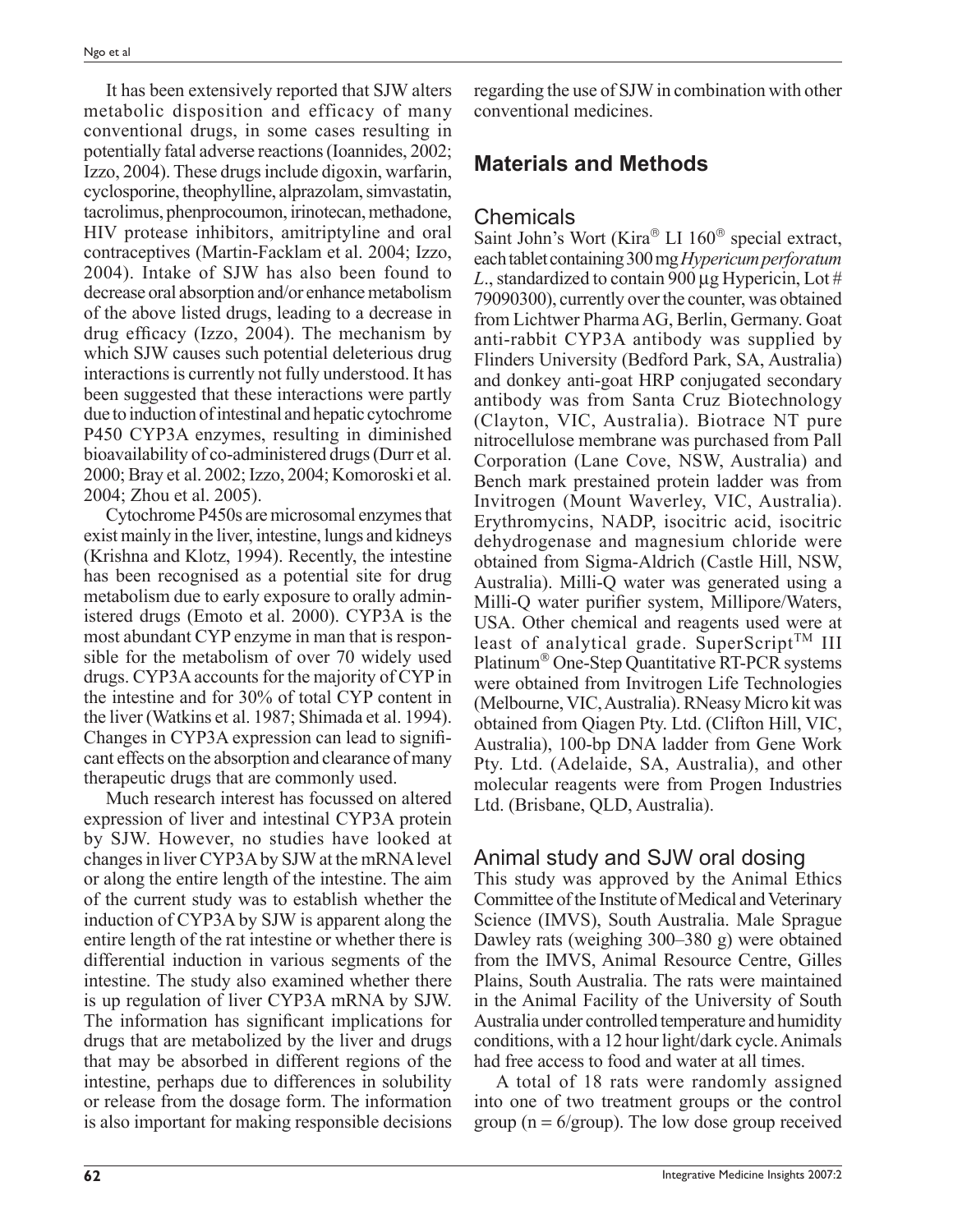500 mg/kg SJW (equal to 1500 µg/kg/day of Hypericin), the high dose group received 1000 mg/kg SJW (equal to 3000 µg/kg/day of Hypericin) and the control group received the same volume of control preparation. The doses were reported previously to induce intestinal and hepatic CYP3A activity (Durr et al. 2000). A crude suspension of SJW was made by finely grinding the SJW tablets, using a glass pestle and mortar, and then dampening the resultant powder with ethanol before diluting to the required volume with Milli-Q water. The ethanol content in each suspension was 16 µl/ml. The control preparation was made using equivalent volume of ethanol in Milli-Q water. All preparations were freshly made, protected from light and used within 48 hours. Prior to dosing, the rats were weighed and SJW doses were administered by gastric gavage once daily for 14 consecutive days, with 1 ml of preparation per 100 g body weights. On day 15 of the study, the rats were sacrificed and the liver, duodenum, jejunum, ileum, caecum and rectum were removed. Each tissue was frozen in liquid nitrogen and stored at −80 °C until required.

#### Microsomal preparation

Each tissue  $(0.5 g)$  from the intestinal segments was rinsed with 0.9% sodium chloride, cut into small pieces and placed into 10 volumes (ml/g) of ice-cold phosphate KCl buffer, pH 7.4 (NaH<sub>2</sub>PO<sub>4</sub>.2H<sub>2</sub>O  $0.1$  M, KCl  $1.15\%$ , phenylmethanesulfonyl fluoride (PMSF) 3 mM, EDTA 5 mM). For the liver, the tissue portion was placed directly into 10 volumes (ml/g) of the ice-cold phosphate KCl buffer. The tissues were homogenised, centrifuged at 9,000 ×g for 20 min at  $4^{\circ}$ C, and the resulting supernatant was ultracentrifuged at  $108,000 \times g$  for 1 hr at 4 °C. The pellet was resuspended in phosphate KCl buffer, homogenised and ultracentrifuged as described above. The resultant pellet was then resuspended in glycerol phosphate buffer (NaH<sub>2</sub>PO<sub>4</sub>.2H<sub>2</sub>O 0.1 M, glycerol 20%, PMSF 3 mM, EDTA 5 mM) and stored at −80 °C until required. Microsomal protein concentration was determined by the method of Lowry et al. (1951), using bovine serum albumin (BSA) as the standard.

### CYP3A-dependent erythromycin N-demethylation activity assay

CYP3A-dependent erythromycin N-demethylation activity assay was performed using a modified method described by Kitada et al. (1988). Other conventional methods for studying CYP3A activity include midazolam 1"-hydroxylation or testosterone 6-β hydroxylation activities. In brief, incubation samples were prepared on ice and contained 0.5 mg of microsomal protein, 200 µl of NADPH generating system (MgCl,  $84 \text{ mM}$  (initial concentration), isocitric acid 24 mM, isocitric dehydrogenase 5 I.U. and NADP 6.7 mM), erythromycin 0.4 mM and 0.1 M phosphate buffer, pH 7.4 in a final volume of 1 ml. After incubation at 37 °C for 30 min in a shaking water bath, 0.5 ml of trichloroacetic acid 1.5 M was added to the samples. The samples were then centrifuged at  $3000 \times g$  for 15 min. To 1 ml of the collected supernatant 0.5 ml of NASH reagent (ammonium acetate 5.8 M, glacial acetic acid 0.9% and acetyl acetone 0.6%) was added and the sample contents were then incubated at 60 °C for 10 min in a water bath. The absorbance of each sample was then read at 412 nm using the Shimazu UV-1601 spectrophotometer. CYP3A activity was calculated using the following formula.

CYP3 Activity = Amount of CHO produced (nmo  

$$
\times \frac{1}{0.5 \text{mg}} \times \frac{1}{30 \text{min}} \text{nmol/mg/min}
$$

Formaldehyde (CHO) concentration range from 0 to 100 nmol/ml of was used as the standard curve.

#### Quantitative western blot analyses

To detect CYP3A proteins from each intestinal segment, sodium dodecylsulfate-polyacrylamide gel electrophoresis (SDS-PAGE) was performed as described by Laemmli (1970), using an 8% running gel and 5% stacking gel. Prior to electrophoresis, protein samples (100 µg) were solubilised in solubilisation buffer and heated at 100 °C for 7.5 min and then loaded onto the wells. The gel was run at 200V for 40 min, the separated proteins were then transferred onto a nitrocellulose membrane (Gelman Laboratory, NSW, Australia) at 250V overnight. The membrane was rinsed twice in tris buffered saline (TBS), twice in tween tris buffered saline (TTBS—0.05% v/v Tween-20 in TBS) and then blocked using a 12% blocking solution at 37 °C for 40 min. After rinsing in TBS and TTBS, the membrane was incubated with goat anti-rabbit CYP3A primary antibody (in 1:1000 dilution) at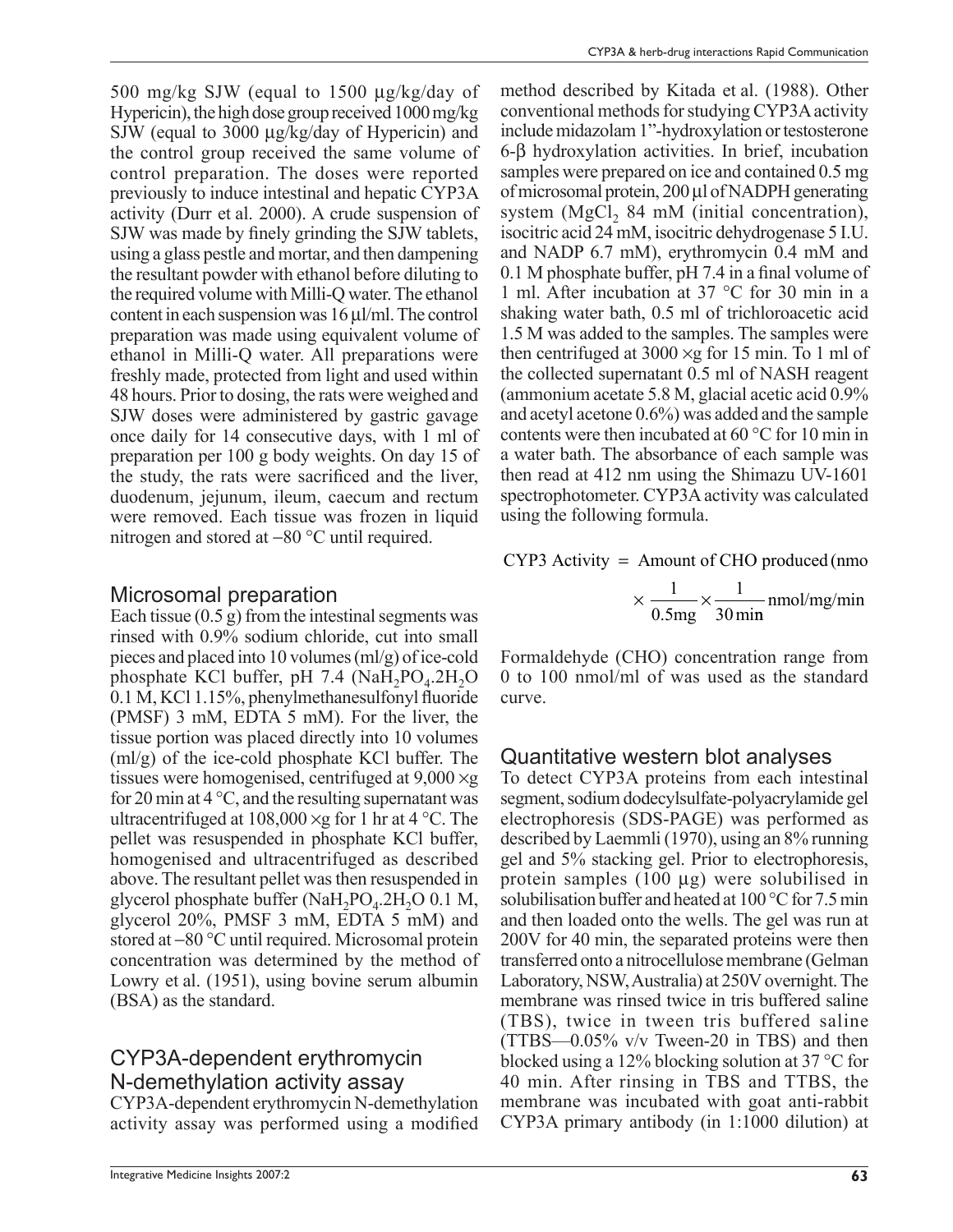37 °C overnight. This primary antibody has been used previously in our laboratories and found to recognise most major CYP3A isoforms in most species, including CYP3A1 and CYP3A2 in rat (McKinnon et al. 1995). The membrane was then incubated in 1:25000 dilution of horseradish peroxidase (HRP) conjugated donkey anti-goat CYP3A secondary antibody at 37 °C for 40 min, after rinsed twice in TTBS the next day. Immunoreactive CYP3A proteins were detected using a HRP colour development reagent (0.05% w/v 3,3-diaminobenzidine (DAB) and  $0.05\%$  v/v  $H_2O_2$ in 20 mM imidazole buffer, pH 7.4). The relative intensity of CYP3A immunoreactive bands was quantified by densitometry scanning using the Quantity One (version 4.5.1, Bio-Rad, CA, USA) software.

#### Real-time RT-PCR quantification of CYP3A1 and CYP3A2 mRNA

Total RNA was purified using the RNeasy Micro kit in accordance with the manufacturer's instructions. Ribosome 18S RNA, CYP3A1 and CYP3A2 forward and reverse primers, CYP3A1 and CYP3A2 probes were custom made by Sigma Genosys Pty. Ltd (Castle Hill, NSW, Australia). 18S probe was purchased from Biosearch Technologies Inc. (Novato, CA, USA). The CYP3A1 and CYP3A2 probes were dual labelled at the 5′—end with reporter molecular 6-carboxyfluorescein (FAM) and at the 3′-end with Back Hole Quencher 1 (BH1). Details of primers and probes are described in Table 1. Probes for CYP3A1, CYP3A2 and 18S ribosomal RNA were validated by amplifier liver mRNA with the following PCR conditions: 50 °C for 15 min, at 95 °C for 2 min, followed by 40 cycles of 95 °C for 15 min, and 60 °C for 1 hr. Multiplex amplification of amplicons CYP3A and 18S RNA were performed in a 25 µl reaction mixture,

containing 10 µl purified water,  $12.5 \mu$ l 2 × reaction mix,  $0.25 \mu$ l SupperScript III RT Platinum® Tag mix,  $0.5 \mu$ l forward and reverse primers 500 (nM),  $0.2 \mu$ l probe for the respective target gene (100 nM), 0.25 µl primers (500 nM) and 0.1 µl probe (100 nM) for the 18S RNA as an endogenous reference.

Experiments were performed using a  $SuperScript<sup>TM</sup>$  III Reverse Transcriptase plus Platinum Tag DNA Polymerase kit in a 50 µl tubes on a Rotor-Gene 300TM and analysed using a Rotor-Gene  $300^{TM}$  operating software version 6 (Corbett Research, NSW, Australia) and Microsoft excel. The real-time PCR conditions are specified in Table 2.

Data were quantified by the 2<sup>-∆∆Ct</sup> method. The derivation of quantification by real-time PCR and the 2-∆∆Ct method has previously been described (Heid et al. 1996; Livak and Schmittgen, 2001). The Ct value is defined as the number of PCR cycles required for the fluorescence signal to exceed the detection threshold value (Hamalainen et al. 2001). The lower the Ct value, the more the fluorescence emitted, the higher the amount of starting mRNA in the sample tested (Mei et al. 2004). The following equation was employed to quantify the amount of message:

$$
\Delta Ct = Ct_{\text{CYP3A}} - Ct_{18S}
$$

$$
Ct_{\text{Linear}} = 2^{-(\Delta Ct \text{ treated } - \Delta Ct \text{ control})}
$$

where,

 $Ct_{\text{CYP3A}}$  represents the Ct value of the target gene

 $Ct_{18S}$  is the Ct value of housekeeping 18S ribosome RNA gene

 $Ct_{Linear}$  represents the fold change in mRNA expression between the control and SJW treated groups.

| Table 1. Sequences of CYP3A1/CYP3A2 and 18S primers and probes. |  |
|-----------------------------------------------------------------|--|
|-----------------------------------------------------------------|--|

| $(5^{\prime}-3^{\prime})$                  | Sequences Forward primers                                                                                  | <b>Reverse primers</b>                                                                                       | <b>Probes</b>                                                                                          | <b>Product</b><br>size, bp | <b>Sources</b>                                     |
|--------------------------------------------|------------------------------------------------------------------------------------------------------------|--------------------------------------------------------------------------------------------------------------|--------------------------------------------------------------------------------------------------------|----------------------------|----------------------------------------------------|
| Rat<br>CYP3A1<br>Rat<br>CYP3A2<br>Ribosome | <b>TGGTCATGATTC</b><br><b>CATCTTATGCTC</b><br>CGATTCCAACAT<br><b>ATGCTCTTCATCA</b><br><b>AGTCCCTGCCCTT</b> | <b>GGCGAAATTCCT</b><br><b>CAGGCTCT</b><br><b>TTCTCCTTGCTAA</b><br><b>ACCTTTCTGGAT</b><br><b>GATCCGAGGGCC</b> | <b>TCACCGTGATCCA</b><br><b>CAGCACTGGC</b><br>ACCCACAGCACTG<br><b>GCCAAAGCC</b><br><b>CGCCCGTCGCTAC</b> | 68<br>84<br>68             | Mei et al.<br>2004<br>Mei et al.<br>2004<br>Vagnes |
| 18S RNA                                    | <b>TGTACACA</b>                                                                                            | <b>TCACTAAAC</b>                                                                                             | <b>TACCGATTGG</b>                                                                                      |                            | et al. 2004                                        |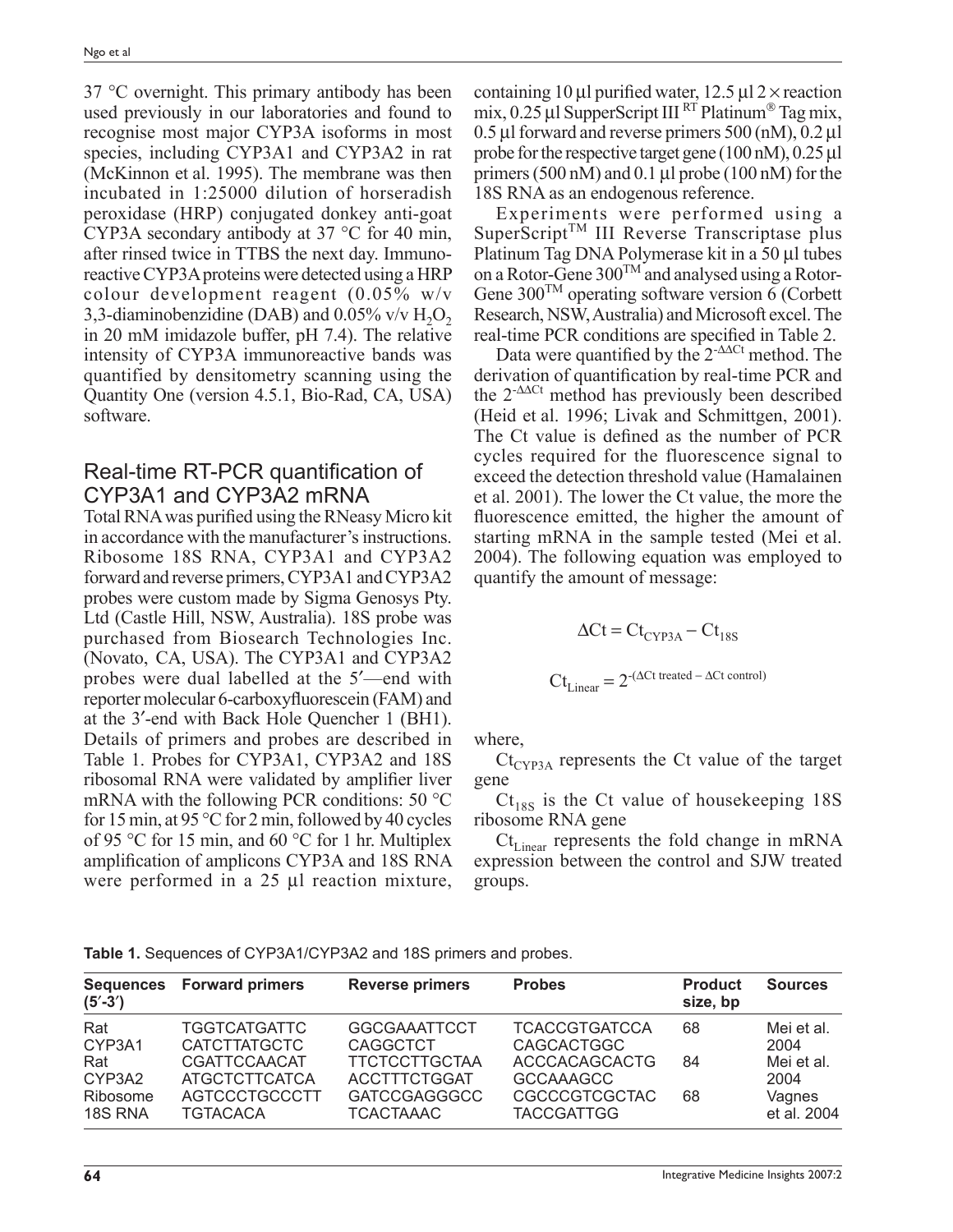**Table 2.** Cycling parameters for real-time RT-PCR reactions.

| <b>Step</b>              | Cycle                  | <b>Cycle point</b>                                                         |
|--------------------------|------------------------|----------------------------------------------------------------------------|
| <b>cDNA</b><br>synthesis | Hold $@$ 50 °C, 15 min |                                                                            |
| Denaturation             | Hold $@95 °C$ , 2 min  |                                                                            |
| Primer annealing         | Cycling (40 repeats)   | Step 1 $@$ 95 °C, hold 15 sec                                              |
| Extension                |                        | Step 2 $@60$ °C, hold 60 sec,<br>acquiring to Cycling A<br>(Cy5, FAM/Sybr) |

#### Statistical analysis

Results from the control and each treatment group were represented as mean ± standard deviation (SD) of 6 animals per group. Statistical analysis was performed using a one way ANOVA by the Minitab (version 14) software, where  $p < 0.05$  was considered to be significant.

For real-time RT-PCR analysis of CYP3A levels, one tail t-test was used to determine the changes in CYP3A1/CYP3A2 expression between the control and the treated samples, where  $p < 0.05$ was considered to be significant.

#### **Results**

#### CYP3A-dependent erythromycin N-demethylation activity assay

Data for CYP3A-dependent erythromycin N-demethylation activities in the liver and five intestinal microsomal fractions prepared from control and SJW treated rats are summarized in Table 3.

The results are expressed as the mean  $\pm$  standard deviation (SD) of 6 animals per group. CYP3Adependent erythromycin N-demethylation activity was higher in some segments of the intestine prepared from the SJW high dose treated group in comparison to the control group. In the jejunum from the SJW high dose treated group, erythromycin N-demethylation activity was 1.8 fold higher in comparison to the control ( $p < 0.05$ ). In the ileum from SJW high dose treated group, erythromycin N-demethylation activity was 1.7 fold higher than that from the control ( $p < 0.05$ ). In the duodenum, caecum and rectum from SJW high dose treated rats, erythromycin N-demethylation activities were 1.7, 1.3 and 1.1 fold higher than that from the controls however, these differences were not statistically significant ( $p > 0.05$ ). No significant differences in CYP3A-dependent erythromycin N-demethylation activity were observed between the control and the SJW low dose treated groups, except for the jejunum (Table 3). To compare the induction of CYP3A by SJW in rat intestine with

**Table 3.** CYP3A-dependent erythromycin N-demethylation activities in the liver and five intestinal microsomal fractions prepared from control, SJW low dose (1500 µg/kg/day of Hypericin) and SJW high dose (3000 µg/kg/day of Hypericin) treated rats.

| CYP3A-dependent erythromycin N-demethylation activity (nmol/mg/min) |                                   |                                                            |                                                             |  |
|---------------------------------------------------------------------|-----------------------------------|------------------------------------------------------------|-------------------------------------------------------------|--|
| <b>Region</b>                                                       | <b>Control group</b><br>$(n = 6)$ | SJW low dose $(n = 6)$<br>(1500 µg/kg/day of<br>Hypericin) | SJW high dose $(n = 6)$<br>(3000 µg/kg/day of<br>Hypericin) |  |
| <b>Duodenum</b>                                                     | $0.23 \pm 0.17$                   | $0.23 \pm 0.15$                                            | $0.38 \pm 0.36$                                             |  |
| Jejunum                                                             | $0.11 \pm 0.02$                   | $0.14 \pm 0.02^*$                                          | $0.20 \pm 0.03*$                                            |  |
| <b>Ileum</b>                                                        | $0.17 \pm 0.04$                   | $0.21 \pm 0.08$                                            | $0.27 \pm 0.07$ <sup>*</sup>                                |  |
| Caecum                                                              | $0.15 \pm 0.07$                   | $0.19 \pm 0.06$                                            | $0.19 \pm 0.06$                                             |  |
| <b>Rectum</b>                                                       | $0.11 \pm 0.06$                   | $0.18 \pm 0.012$                                           | $0.12 \pm 0.04$                                             |  |
| Liver                                                               | $1.70 \pm 0.54$                   | $3.57 \pm 0.56^*$                                          | $5.12 \pm 1.07^*$                                           |  |

Values are expressed as mean  $\pm$  SD of six animals for each group. \*Significantly different from the control group at  $p < 0.05$ .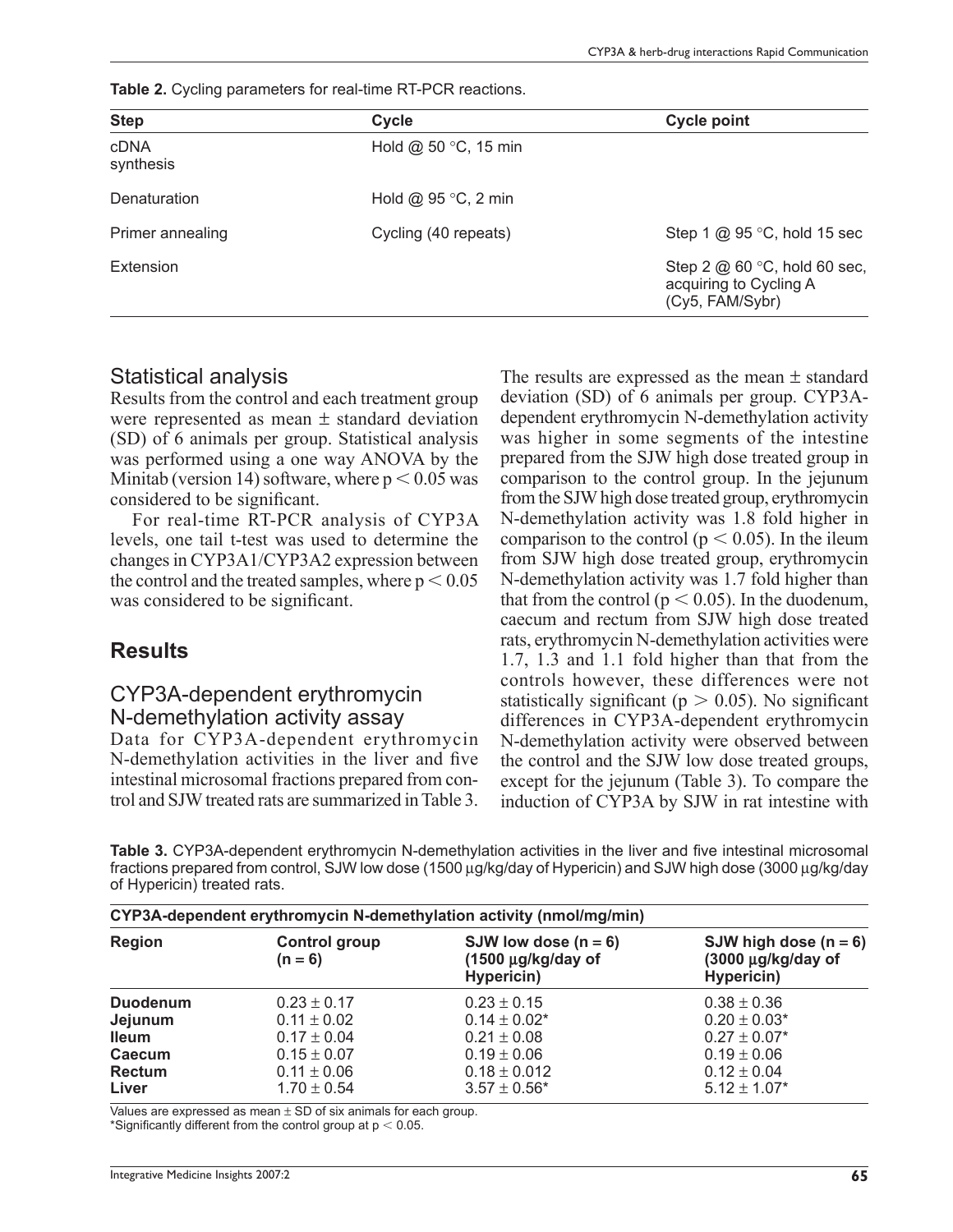that in the liver and to investigate the impact of SJW exposure dose on hepatic CYP3A, we examined CYP3A-dependent erythromycin N-demethylation activity in the livers from the control and SJW low dose and high dose treated groups. Liver CYP3Adependent erythromycin N-demethylation activity was found to be 2.1 and 3.0 fold higher in the SJW low and high dose groups in comparison with the control, respectively ( $p < 0.05$ ) (Table 3).

### Quantitative western blot analyses

Quantitative Western blot analyses were performed to detect and quantify CYP3A proteins in five intestinal regions prepared from control, SJW low dose and high dose treated rats. CYP3A immunoreactive bands of greater intensity were seen in upper regions of the intestine prepared from SJW high dose treated rats in comparison to the controls. The results for the western blots are provided in Figure 1. The results for the densitometry scanning of intestinal CYP3A immunoreactive bands are summarized in Table 4. The results are expressed as the mean  $\pm$  standard deviation (SD) of 4 to 6 animals per group.

In the jejunum from the SJW high dose treated group, the average relative density of CYP3A immunoreactive bands was 3.5 fold higher than that from the control group ( $p < 0.05$ ). In the duodenum from the SJW high dose treated group, the average relative density of CYP3A immunoreactive bands was 1.5 fold higher in comparison to the control, but the difference was not statistically significant ( $p > 0.05$ ). No significant differences were seen in most segments from the SJW low dose in comparison to that from the controls. In the ileum, caecum, and rectum, immunoreactive bands detected were not clearly visible and defined for all samples. Therefore, densitometry scanning was not performed for these regions since it is unlikely that the scanning would give accurate data.

### Real-time RT-PCR analysis of liver and intestinal CYP3A1 and CYP3A2 mRNA levels

Changes in intestinal CYP3A1 and CYP3A2 mRNA levels in SJW high dose and control groups are summarised in Table 5. Efficiency was calculated using the method in Liu and Saint (2002) and an equal efficiency was calculated. Ct Linear was calculated

for the group and then meaned. A statistically significant 10.60 fold increase in liver CYP3A1 mRNA was observed in the SJW high dose treated group in comparison with the control group ( $p < 0.05$ ), with a 1.27 fold increase in CYP3A2 which was found to be not statistically significant. Intestinal CYP3A1 and CYP3A2 mRNA levels appeared to be higher in some regions, such as jejunum for CYP3A1 and ileum for both CYP3A1 and CYP3A2. As the data was from only 2 animals per group, further work will need to be performed in order to draw any firm conclusion about regulation of intestinal CYP3A mRNA by SJW. Lower level of CYP3A1 and CYP3A2 was also noticed in other intestinal regions with a relatively small magnitude.

# **Discussion**

Ingestion of SJW over a period of time has been reported to induce hepatic and intestinal CYP3A4 enzymes (Durr et al. 2000). However, no in vivo studies have examined the inducing effect of SJW on CYP3A along the entire length of the intestine or at the mRNA level.

In the present study, after 14 days of consecutive daily administration of a standardised SJW extract, it was found that up regulation of CYP3A protein by SJW only occurred in upper segments of the rat intestine, the duodenum and jejunum, especially at high dose. A direct correlation between immunoreactive CYP3A protein and enzyme activity was shown in the duodenum and jejunum, but not in other regions. The later regions are known to have lower capacities in drug metabolism (Kolars et al. 1992; Paine et al. 1997; Zhang and Benet, 2001). Although both CYP3A activity and protein were higher in the duodenum prepared from the SJW high dose treated group in comparison with the control, the differences were not statistically significant, probably due to the great inter-individual variations. In man, a 11-fold variation in CYP3A protein content in intestinal biopsies from 20 patients has been reported (Lown et al. 1994). In rat, the current study is the first study that examined CYP3A in five segments of the intestine.

Administration of SJW for 14 days in man was reported to cause a 1.5 fold increase in intestinal CYP3A activity (Durr et al. 2000). In the present study, the increases in CYP3A-dependent erythromycin N-demethylation activity in the rat duodenum, jejunum and ileum were consistent which that observed in man intestine (1.7-1.8 fold). It is worth to note that practically, the dose of SJW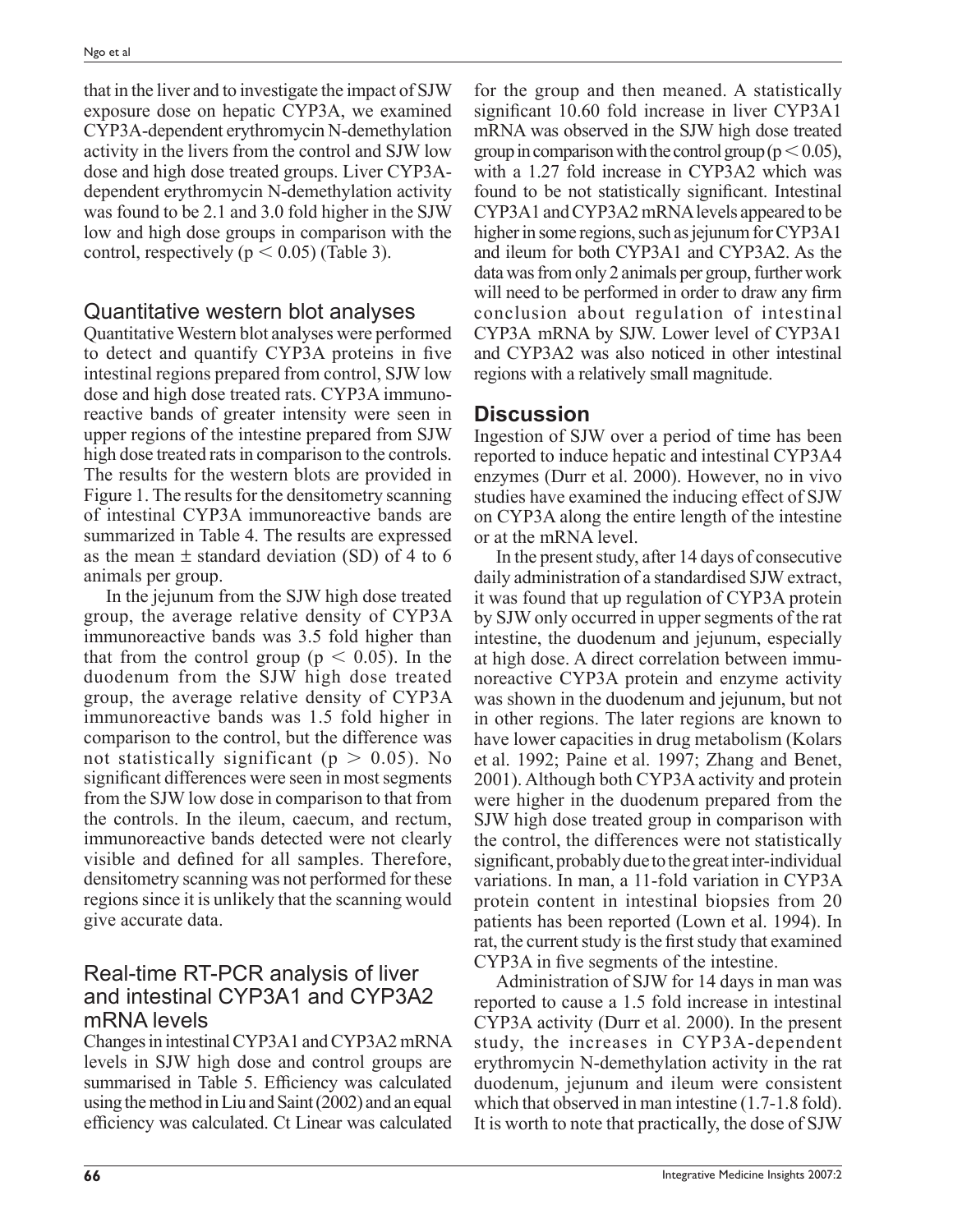

**Figure 1.** Western blot analyses of CYP3A immunoreactive proteins in the duodenum, jejunum, ileum, and caecum of control and St John's Wort treated animals, using a goat anti-rabbit CYP3A primary antibody. C<sub>1&3</sub>, C<sub>2&4</sub>: intestinal samples from control animals (n = 4), upper channel: animal 1 & animal 2, lower channel: animal 3 & animal 4. L<sub>1&4</sub>, L<sub>2&5</sub>, L<sub>3&6</sub>: intestinal samples from low dose (1500 µg/kg/day of Hypericin) SJW treated animals (n = 6), upper channel: animal 1, animal 2 & animal 3, lower channel: animal 4, animal 5 & animal 6. H<sub>1&4</sub>,  $H_{285}$ ,  $H_{386}$ : intestinal samples from high dose (3000 µg/kg/day of Hypericin)) SJW treated animals (n = 6), upper channel: animal 1, animal 2 & animal 3, lower channel: animal 4, animal 5 & animal 6.  $R_c$ : untreated-liver samples, previously collected by other studies were included for the purpose of control experiment. A dense CYP3A immunoreactive band was detected for the liver of control experiment in all blots.

**A**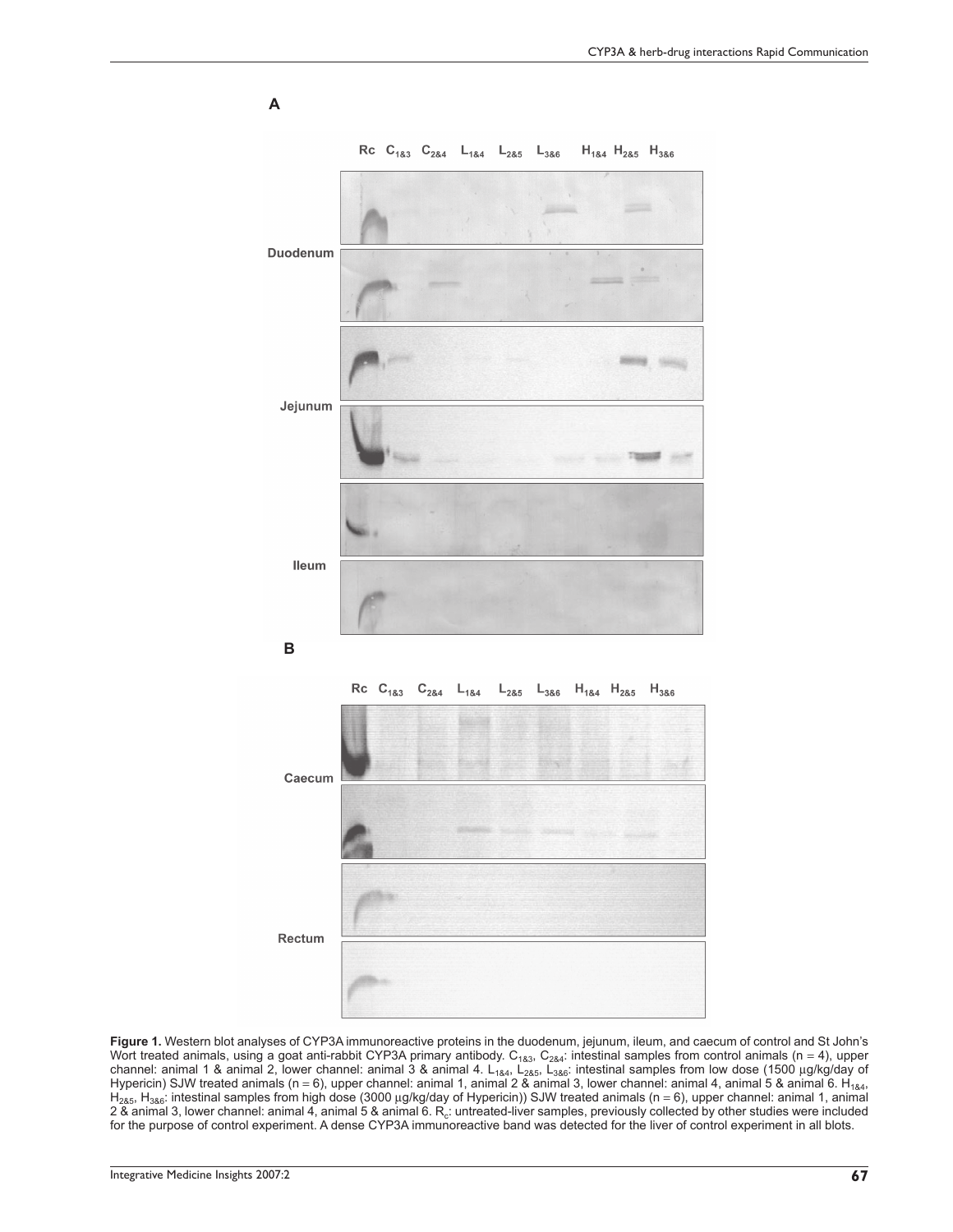| Densitometry scanning of western blot analysis of CYP3A in control and SJW treated rats (Intensity/mm <sup>2</sup> ) |                 |                        |                             |  |
|----------------------------------------------------------------------------------------------------------------------|-----------------|------------------------|-----------------------------|--|
| <b>Region</b>                                                                                                        | Control         | Hypericin (1500 µg/kg) | Hypericin $(3000 \mu g/kg)$ |  |
|                                                                                                                      | $(n = 4)$       | $(n=6)$                | $(n = 6)$                   |  |
| <b>Duodenum</b>                                                                                                      | $0.93 \pm 0.31$ | $0.99 \pm 0.39$        | $1.44 \pm 0.73$             |  |
| Jejunum                                                                                                              | $0.46 \pm 0.36$ | $0.22 \pm 0.20$        | $1.63 \pm 1.10^*$           |  |

**Table 4.** Densitometry scanning of western blot analysis of CYP3A immunoreactive proteins in upper intestinal segments prepared from the control and SJW low dose (1500 µg/kg/day of Hypericin) and high dose (3000 µg/kg/day of Hypericin) treated rats.

Results expressed as mean  $\pm$  SD of four to six animals in each group.

\*Significantly different from the control group at  $p < 0.05$ .

used in man is less than that used in rat model (Durr et al. 2000). While no studies have reported the fold increase in CYP3A activity by SJW in rat intestine, it has been reported that when rats were dosed with SJW extracts for 14 days, an approximately 2.5 fold increase in hepatic CYP3A was seen (Durr et al. 2000, Bray et al. 2002). Erythromycin N-demethylation activity was 3.0 and 2.1 fold higher in the livers from the SJW high dose and low treated groups in comparison with the controls respectively ( $p < 0.05$ ). Our results here were not only supported by other studies (Durr et al. 2000; Bray et al. 2001; Perloff et al. 2001; Komoroski et al. 2004) but also indicated the impact of SJW exposure dose on induction of hepatic CYP3A. In addition, significant up regulation of CYP3A1 mRNA by SJW was

observed in the rat liver, with a small change in CYP3A2 mRNA. This reflects variation in drug metabolism and the distribution of drug metabolising enzyme observed in rat. The preliminary experiment to investigate the effect of SJW on intestinal CYP 3A1 and CYP3A2 mRNA suggested a differential increase in CYP3A across different regions of the rat intestine. Further RNA work will need to be performed in order to establish a firm conclusion about changes in intestinal CYP3A mRNA expression by SJW.

In conclusion, our preliminary results demonstrated up regulation of liver CYP3A1 mRNA, and to a smaller extent CYP3A2, by SJW, and suggested up regulation of intestinal CYP3A protein mainly in the upper segments, in a dose-dependent manner. This has significant

| <b>Tissues</b>     | Delta $C_T$<br>control | Delta $C_T$<br>treatment | <b>Fold change</b> | <b>Effect on CYP3A</b><br>expression |
|--------------------|------------------------|--------------------------|--------------------|--------------------------------------|
|                    |                        | CYP3A1                   |                    |                                      |
| Liver              | $10.57 \pm 0.17$       | $7.16 \pm 0.93$          | 10.60              | Increase                             |
| Duodenum**         | $21.60 \pm 0.00$       | $24.88 \pm 0.73$         | 0.10               | Decrease                             |
| Jejunum            | $28.27 \pm 2.82$       | $21.38 \pm 8.45$         | 13.90              | Increase                             |
| <b>Ileum</b>       | $25.34 \pm 0.05$       | $22.70 \pm 1.55$         | 6.23               | Decrease                             |
| Caecum             | $25.18 \pm 0.09$       | $25.30 \pm 1.00$         | 0.90               | Increase                             |
| Rectum             | $26.44 \pm 0.63$       | $26.81 \pm 0.52$         | 0.77               | Decrease                             |
|                    |                        | CYP3A2                   |                    |                                      |
| Liver              | $8.69 \pm 2.80$        | $8.35 \pm 2.15$          | 1.27               | Increase                             |
| Duodenum**         | $21.08 \pm 0.00$       | $24.41 \pm 0.00$         | 0.10               | Decrease                             |
| Jejunum**          | $25.10 \pm 0.00$       | $29.11 \pm 2.70$         | 0.06               | Decrease                             |
| lleum <sup>*</sup> | $27.57 \pm 0.21$       | $25.39 \pm 0.00$         | 4.53               | Decrease                             |
| Caecum             | $27.69 \pm 0.83$       | $29.70 \pm 2.45$         | 0.25               | Decrease                             |
| Rectum             | $27.83 \pm 0.42$       | $29.20 \pm 1.24$         | 0.39               | Decrease                             |

**Table 5.** Changes in CYP3A1 and CYP3A2 mRNA levels by SJW high dose (3000 μg/kg/day of Hypericin) in liver and five intestinal regions in comparison with the control group<sup>a</sup>.

<sup>a</sup>Preliminary data: for the liver, data expressed as mean of 3 animals per group; for intestinal samples, data expressed as mean of 2 animals per group.

∗ Significantly different at p 0.05, using one-tailed *t* test.

∗∗Samples had only 1 tissue.